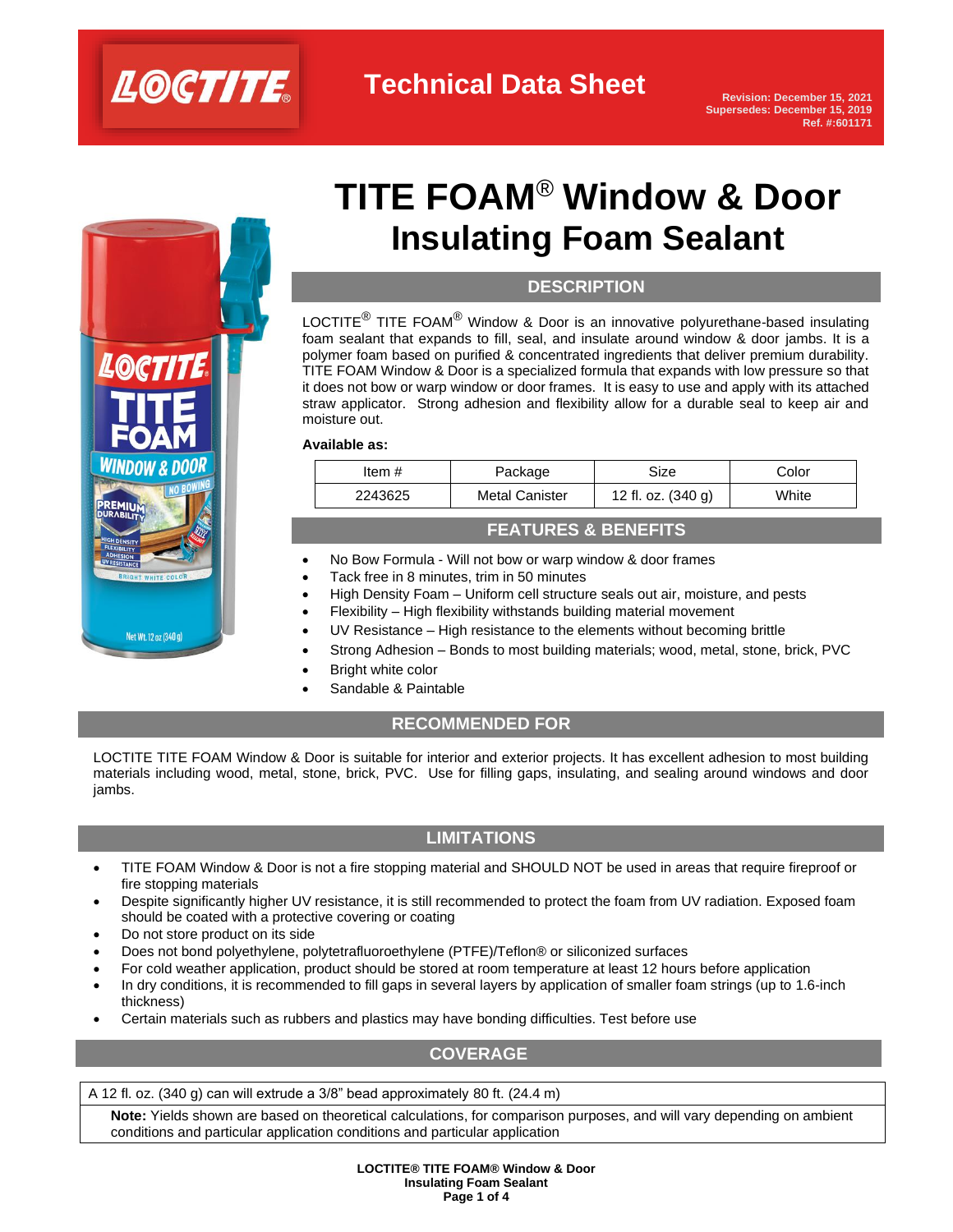

# **Technical Data Sheet**

# **TECHNICAL DATA**

| <b>Typical Uncured Physical Properties</b>                         |                                   | <b>Typical Application Properties</b> |                                                                          |                                                                            |
|--------------------------------------------------------------------|-----------------------------------|---------------------------------------|--------------------------------------------------------------------------|----------------------------------------------------------------------------|
| Color:                                                             | White                             |                                       | <b>Application Temperature:</b>                                          | Ambient conditions should be between<br>41°F (-5°C) and 95°F (35°C). Can   |
| Appearance:                                                        | Polymer Foam                      |                                       |                                                                          | temperature must be between 41°F<br>(-5°C) and 86°F (30°C).                |
| Base:                                                              | Single component polyurethane     |                                       | Odor:                                                                    | Slight ether                                                               |
| <b>Flash Point:</b>                                                | $-155.2^{\circ}F( -104^{\circ}C)$ |                                       | <b>Repositioning Time:</b>                                               | 15-20 minutes*                                                             |
| <b>Specific Gravity:</b>                                           | 1.0                               |                                       | Tack-Free Time:                                                          | 6-8 minutes* at $73^{\circ}F(23^{\circ}C)$ and $50\%$<br>relative humidity |
| <b>VOC Content:</b>                                                | 19.28% by weight                  | <b>CARB</b>                           | Cut Time:                                                                | 50-70 minutes*                                                             |
|                                                                    | $211.6$ g/l                       | <b>SCAQMD</b><br>rule 1168            | Cure Time:                                                               | Approximately 24 hours*                                                    |
| Shelf Life:<br>12 months from date of<br>manufacture (unopened)    |                                   | Clean Up:                             | Clean up uncured foam residue with<br>acetone. Scrape away cured sealant |                                                                            |
| Lot Code Explanation:                                              |                                   |                                       | using a sharp-edged tool. Follow                                         |                                                                            |
| MM/DD/YY (bottom of cannister)<br>$MM = month of manufacture$      |                                   |                                       | solvent manufacturer's precautions for<br>using solvents.                |                                                                            |
| $DD = day$ of manufacture                                          |                                   |                                       |                                                                          |                                                                            |
| $YY = year$ of manufacture                                         |                                   |                                       |                                                                          |                                                                            |
| Example: $10/31/18 =$ October 31, 2018, is the<br>manufacture date |                                   |                                       |                                                                          |                                                                            |

**\***Time is dependent upon temperature, humidity, and depth of sealant applied.

| <b>Typical Cured Performance Properties</b> |                        |                         |                                                                        |  |  |  |  |
|---------------------------------------------|------------------------|-------------------------|------------------------------------------------------------------------|--|--|--|--|
| Color:                                      | White                  | Sandable                | <b>Yes</b>                                                             |  |  |  |  |
| Cured form:                                 | Flexible solid         | Paintable:              | Yes                                                                    |  |  |  |  |
| Water Resistance:                           | Yes                    | Service<br>Temperature: | $-40^{\circ}$ F(-40 $^{\circ}$ C) to 194 $^{\circ}$ F(90 $^{\circ}$ C) |  |  |  |  |
| Dimensional Stability:                      | $<$ ±5% (TM 1004-2012) | Maximum Joint<br>Width: | 1.2 inches (TM1006-2011 @ 41°F)                                        |  |  |  |  |
| <b>Movement Capability:</b>                 | >25% (TM 1013-2013)    | Shear Strength:         | 10.9 psi (75 kPa) (TM 2012-2011)                                       |  |  |  |  |

**DIRECTIONS**

### **Tools Typically Required:**

Utility knife, painter's tape, or foil for protecting surfaces.

#### **Safety Precautions:**

Always wear eye protection, gloves and proper work clothes when using LOCTITE TITE FOAM Window & Door. Protect surrounding work area from accidental foam overspray. Cured foam is difficult to remove from skin, clothing, and other substrates. May discolor skin. When transporting cans by passenger car leave the container wrapped in a cloth in the trunk, never in the passenger compartment. Maximum temperature should never exceed 120°F.

### **Surface Preparation:**

Ensure all surfaces are clean and free from dirt, dust, oil, and other contaminants likely to impair adhesion. Surfaces can be moist but not frosted or iced. Cover surfaces not intended to be foamed. To ensure full and even curing of the foam on porous substrates (i.e., brickwork, concrete), moisturize surfaces with water spray before application.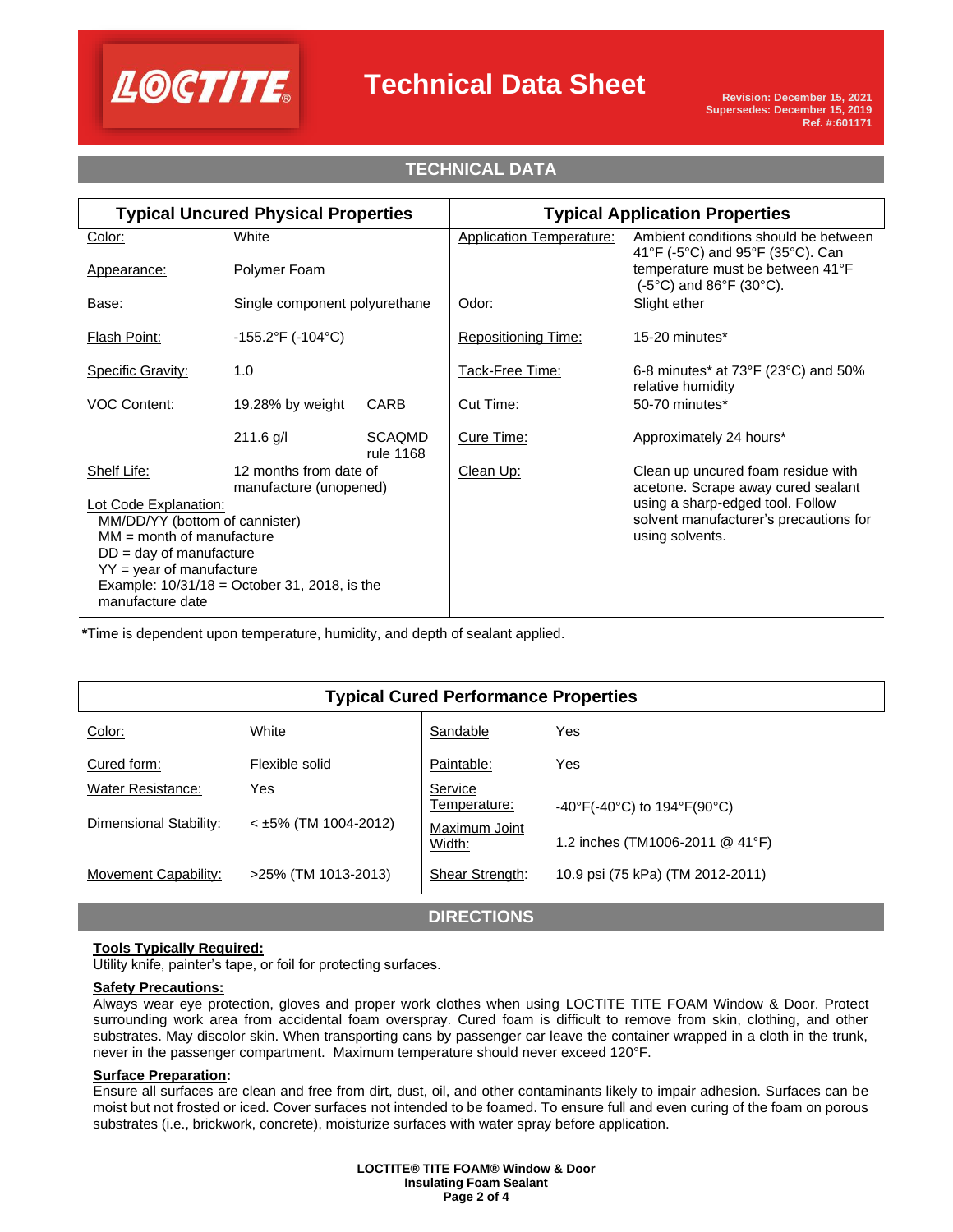

# **Technical Data Sheet**

**Revision: December 15, 2021 Supersedes: December 15, 2019 Ref. #:601171**

# **DIRECTIONS**

### **General Preparation:**

The temperature of the working area should be between 41°F (5°C) and 95°F (35°C). The temperature of the product should be between 41°F (5°C) and 86°F (30°C). When working in cold conditions, can should be stored at room temperature for at least 12 hours before use. Shake can vigorously before use for 30 seconds (15-20 times minimum). Attach straw trigger to can by pushing down until it clicks into place, pull the safety tab to activate trigger, hold can upside down and squeeze trigger to dispense foam. Use straw plug as needed to block foam from exiting the straw. See diagram below.



#### **Application:**

Holding can upside down, press the trigger which controls outflow rate of the foam. Dispense the foam sparingly, filling the joint initially by half to avoid excessive overflows. Shake can regularly during use. Slight misting with water can speed cure. Foam can be trimmed with a knife after an hour. Foam will be fully cured in approximately 24 hours. It is recommended foam be protected from UV radiation by a protective covering or coating, such as, paint, plaster, mortar, etc. to avoid discoloration.

**Note:** Ambient temperature and humidity can affect foam curing and maximal joint width. In dry conditions, to get the best foam structure and properties, it is recommended to fill gaps and joints in several layers by the application of smaller foam strings (up to 1.2-inch thickness). At very dry conditions, the foam may be brittle after hardening. This brittleness is a temporary effect and disappears after a while or by warming up.

### **Clean-up:**

Clean tools and uncured foam residue immediately with acetone. Cured foam must be carefully cut away with a sharp-edged tool.

### **STORAGE & DISPOSAL**

Product must be stored vertically, not horizontally on its side.

**Note:** When storing foam dispensing applicators with foam cans attached, be sure to store the tool with the can valve pointing downwards. Storing the can upright may cause propellant to leak and the foam applicator and become inoperative. Store in a cool, dry place. For maximum performance and shelf life, store between 45°F (7°C) and 77°F (25°C). The product can be stored for a maximum of 1 week at -4°F (-20°C). Do not store below -4°F (-20°C), below this temperature product valve may spontaneously open resulting in leakage.

Containers are under pressure. Do not expose to open flame or temperatures above 120°F (49°C). Do not store under direct sunlight. Excessive heat can cause bursting and premature aging of components resulting in shorter shelf life. When containers are empty, vent off any excess pressure. DO NOT discard empty can in garbage compactor. DO NOT incinerate. DO NOT puncture, cut, or weld container.

**Recommended method of disposal for unused product:** Vent off excess pressure and dispose of in an appropriate waste receptacle. Dispose of according to provincial and federal governmental regulations.